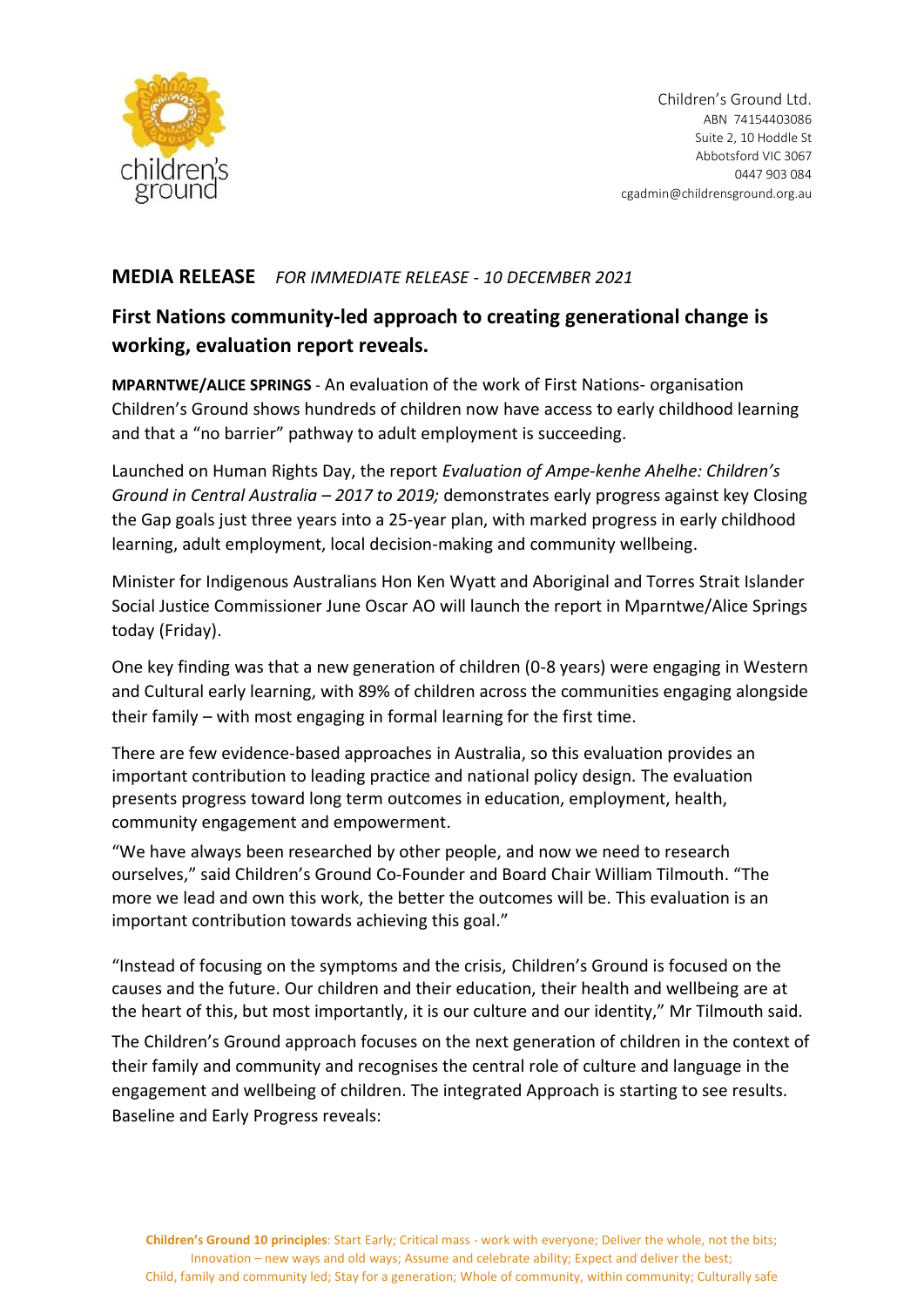- $\rightarrow$  A new generation of children (245 children aged 0-8 years) in culturally safe early learning (82% of the community's children when only 14% were attending before Children's Ground's operations)
- $\rightarrow$  Employment of adults who were previously not working (59 adults employed 84%) not working before Children's Ground and 34% were never before employed)
- $\rightarrow$  Improved health access for children (256 children 0-8 years) and families (487 aged 9+) engaged in targeted preventative health and health promotion
- $\rightarrow$  89% of families reported that children's physical health (their body and nutrition) and emotional health (their mind and behaviour) was improved.

The evaluation report includes the powerful voices of First Nations people from four communities in Central Australia – where nearly 1000 people engaged with Children's Ground over the initial three-year period.

"Since Children's Ground started in Central Australia, I have watched the lives of children and families change," Mr Tilmouth said.

"I have watched confidence grow, seen children accessing early learning for the first time, adults who have never worked finding meaningful employment. When our people lead and design our own solutions, they succeed. Across our communities, people are finding that their voices are being heard. They feel empowered and proud," Mr Tilmouth said.

Ampe-kenhe Ahelhe (Children's Ground) Co-Director Veronica Turner said it was "the first time we have been involved in evaluation".

"We are designing and delivering our programs, we are collecting the data and we are evaluating our progress. By following our Elders and following our culture we are creating change. We are making decisions," Ms Turner said.

We are making sure our children are strong in their first language and culture and in English and western skills. We are strengthening our languages and ways of teaching and being. This is our human right," she said.

CEO and Co-Founder, Jane Vadiveloo, said the Children's Ground's Approach had the potential to change the existing system and create long lasting change and justice for First Nations communities.

"This second major evaluation (of the Approach) confirms we are establishing pathways to not just close the gap but to prevent the gap for the next generation."

**Ends** 

*For interviews and more information, contact:* 

*0413701028 or media@childrensground.org.au*